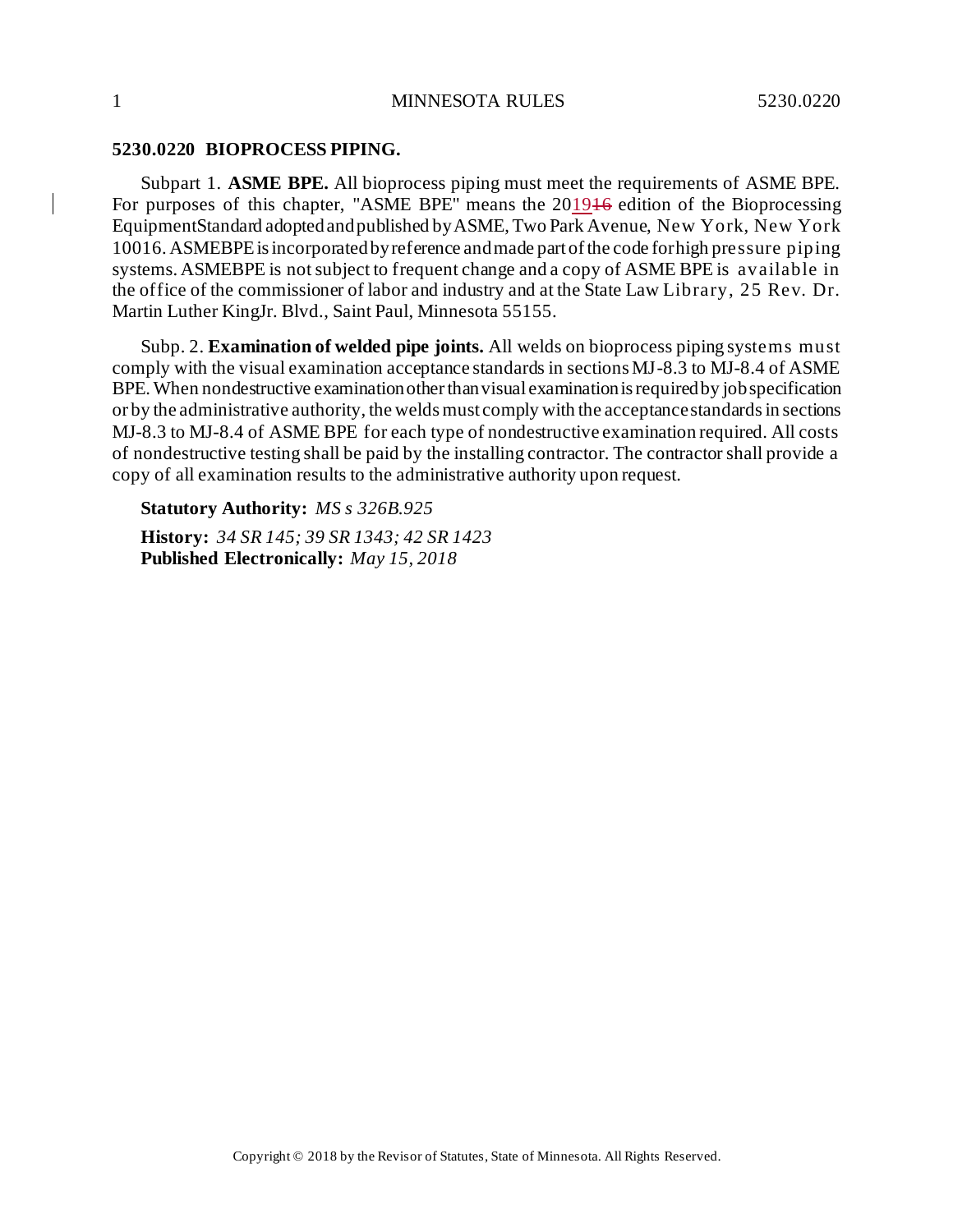## **CODE FOR STEAM OR HEATING MEDIA PIPING SYSTEMS**

### **5230.0250 MINIMUM STANDARDS.**

Parts 5230.0250 to 5230.0335 form the code for steam or heating media piping systems. This code prescribes minimum requirements for design, manufacture, test, and installation of steam or heating media piping systems.

**Statutory Authority:** *MS s 326.46; 326B.90; 326B.925* **History:** *L 2007 c 140 art 10 s 11; art 13 s 4; 34 SR 145* **Published Electronically:** *September 16, 2009*

## **5230.0260 SCOPE.**

Valves, fittings, and piping for boilers, as prescribed in the ASME Code for Power Boilers, are within the scope for this code but provisions of the ASME Code for Power Boilers shall govern where they exceed corresponding requirements of this code. For purposes of this chapter, "ASME Code for Power Boilers" means the 2017 2021 edition of the ASME Boiler and Pressure Vessel Code, section I, as adopted and published by ASME, Two Park Avenue, New York, New York 10016. The ASME Code for Power Boilers is incorporated by reference in the code for steam or heating media piping systems. The ASME Code for Power Boilers is not subject to frequent change and a copy is available in the office of the commissioner of labor and industry and at the State Law Library, 25 Rev. Dr. Martin Luther King Jr. Blvd., Saint Paul, Minnesota 55155.

Economizers, heaters, tanks, and other pressure vessels are outside the scope of this code, but connecting piping shall conform to the requirements herein specified.

**Statutory Authority:** *MS s 326.46; 326B.90; 326B.925*

History: L 2007 c 140 art 10 s 11; art 13 s 4; 34 SR 145; 39 SR 1343; 42 SR 1423 **Published Electronically:** *May 15, 2018*

# **5230.0265 ADOPTION OF ASME B31.1 BY REFERENCE.**

For purposes of this chapter, "ASME B31.1" means the 20162020 edition of the standard for power piping, as approved and published by ASME, Two Park Avenue, New York, New York 10016. ASME B31.1 is incorporated by reference and made part of the code for steam or heating media piping systems, except as amended in this chapter. Portions of this chapter reproduce text from ASME B31.1. ASME B31.1 is not subject to frequent change and a copy of ASME B31.1 is available in the office of the commissioner of labor and industry and at the State Law Library, 25 Rev. Dr. Martin Luther King Jr. Blvd., Saint Paul, Minnesota 55155. ASME B31.1 is copyright by ASME. All rights reserved.

**Statutory Authority:** *MS s 326B.925*

**History:** *34 SR 145; 39 SR 1343; 42 SR 1423* **Published Electronically:** *May 15, 2018*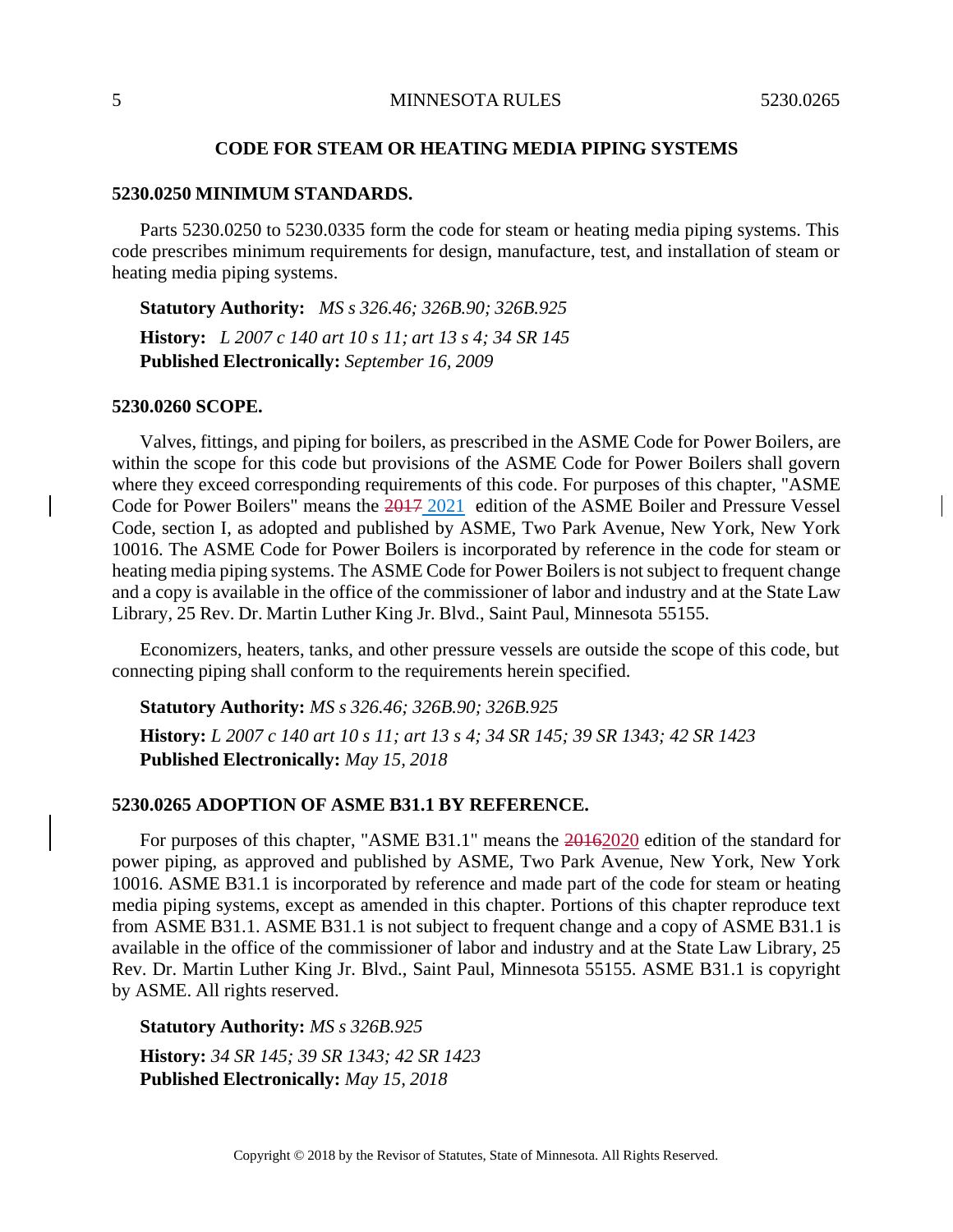# **5230.0270** [Repealed, 34 SR 145] **Published Electronically:** *September 16, 2009*

## **5230.0275 CHAPTER I, SCOPE AND DEFINITIONS.**

Subpart 1. **Section 100.1.2.** The first paragraph of part (A) Subparagraph (a) of ASME B31.1, section 100.1.2 is amended to read as follows:

 $(A<sub>a</sub>)$  This Ceode covers boiler external piping as defined below for power boilers and hightemperature, high--pressure water boilers in which: steam or vapor is generated at a pressure of more than 15 p.s.i. gaugepsig  $[100 \text{ kPa (gage)}]$ ; and high- temperature water or other medium used for heating is generated at pressures exceeding 30  $p.s.i.$  gaugepsig [207 kPa (gage)] and temperatures exceeding 250 degrees Fahrenheit(120 degrees Celsius).

Subp. 2. **Section 100.1.3.** Subparagraph (F) of ASME B31.1, section 100.1.3, is deleted.

## **Statutory Authority:** *MS s 326B.925*

**History:** *34 SR 145; 39 SR 1343* **Published Electronically:** *September 15, 2015*

**5230.0280** [Repealed, 34 SR 145] **Published Electronically:** *September 16, 2009*

## **5230.0285 CHAPTER II, DESIGN.**

Subpart 1. **Parts 1 and 2.** Notwithstanding anything to the contrary in ASME B31.1, the following portions of chapter II of ASME B31.1 are recommended rather than mandatory: Part 1, Conditions and Criteria; and Part 2, Pressure Design of Piping Components. The department shall not enforce compliance with Part 1 or Part 2 of chapter II of ASME B31.1

Subp. 2. **Section 122.5.1.** ASME B31.1, section 122.5.1 is amended by adding the following language at the end:

It is mandatory that a pressure gauge be installed on the low-pressure side of a reducing valve. Where two or more reducing valves are installed in series, a pressure gauge shall be installed on the low-pressure side of each pressure-reducing valve.

Subp. 3. **Section 122.7.** ASME B31.1, section 122.7 and all subsections are deleted.

Subp. 4. **Section 122.8.** ASME B31.1, section 122.8 and all subsections are deleted.

Subp. 5. **Section 122.9.** ASME B31.1, section 122.9 is deleted.

Subp. 6. **Section 122.11.2.** ASME B31.1, section 122.11.2 is amended by adding the following language at the end:

The discharge of a high pressure trap shall not empty into a low-pressure receiver unless first run through a flash tank or there is an ample sized vent so a trap failure could not increase the pressure in low-pressure receiver tank.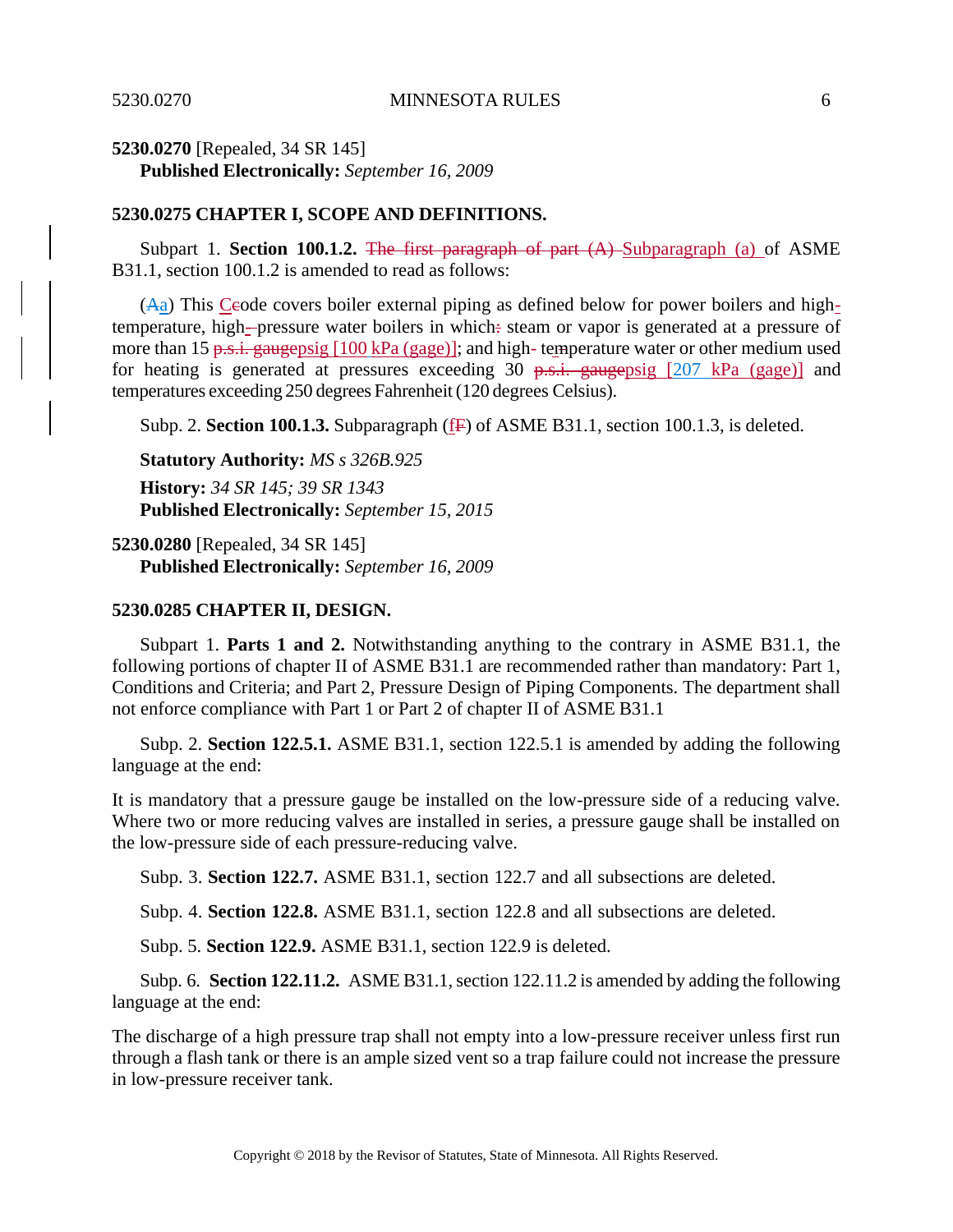**Statutory Authority:** *MS s 326B.925* **History:** *34 SR 145* **Published Electronically:** *September 16, 2009*

**5230.0290** [Repealed, 34 SR 145] **Published Electronically:** *September 16, 2009*

# **5230.0295 CHAPTER III, MATERIALS.**

Section 124 is amended by adding a subsection as follows:

# **124.13. Furnace Butt Welded Pipe**

The use of furnace butt welded pipe is prohibited on steam or heating media piping systems.

**Statutory Authority:** *MS s 326B.925* **History:** *34 SR 145; 42 SR 1423* **Published Electronically:** *May 15, 2018*

**5230.0300** [Repealed, 34 SR 145] **Published Electronically:** *September 16, 2009*

# **5230.0305 CHAPTER VI, INSPECTION, EXAMINATION, AND TESTING.**

**Section 136.** ASME B31.1, sections 136.1 tothrough 136.3.2 are deleted.

**Statutory Authority:** *MS s 326B.925* **History:** *34 SR 145; 42 SR 1423* **Published Electronically:** *May 15, 2018*

**5230.0310** [Repealed, 34 SR 145] **Published Electronically:** *September 16, 2009*

# **5230.0315 CHAPTER VII, OPERATION AND MAINTENANCE.**

Chapter VII of ASME B31.1 is deleted in its entirety.

**Statutory Authority:** *MS s 326B.925* **History:** *34 SR 145* **Published Electronically:** *September 16, 2009*

**5230.0320** [Repealed, 34 SR 145] **Published Electronically:** *September 16, 2009*

# **5230.0325 APPENDICES.**

Notwithstanding anything to the contrary in ASME B31.1, the following "Mandatory Appendices" in ASME B31.1 are recommended rather than mandatory: A, D, G, H, and JP.

Copyright © 2018 by the Revisor of Statutes, State of Minnesota. All Rights Reserved.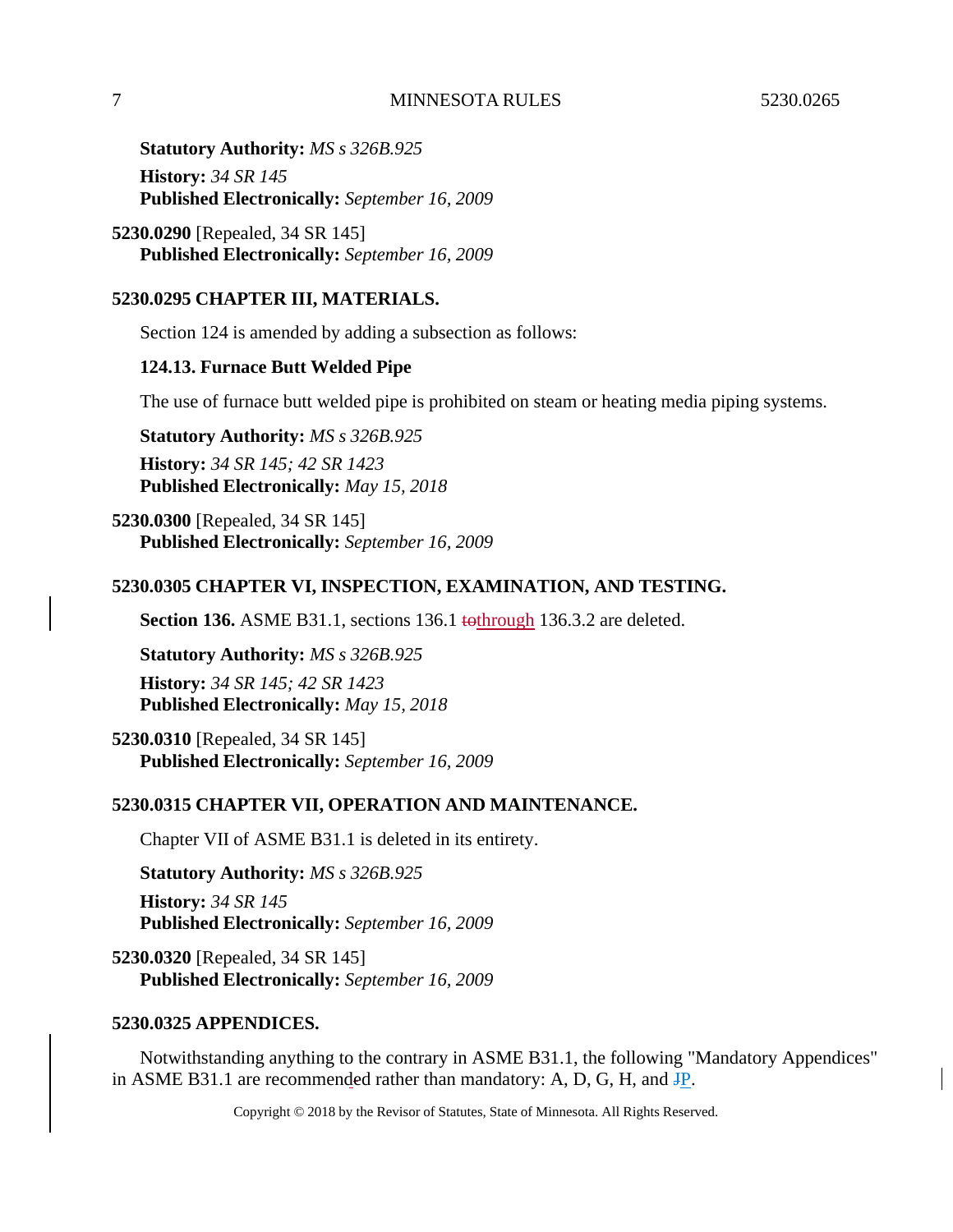The department shall not enforce compliance with "Mandatory Appendices" A, D, G, H, or  $\text{+P}$  of ASME B31.1.

**Statutory Authority:** *MS s 326B.925* **History:** *34 SR 145* **Published Electronically:** *September 16, 2009*

**5230.0330** [Repealed, 34 SR 145] **Published Electronically:** *September 16, 2009*

## **5230.0335 EXAMINATION OF WELDED PIPE JOINTS.**

All welds on steam or heating media piping systems must comply with the visual examination acceptance standards in section 136.4.2 of ASME B31.1. When nondestructive examination other than visual examination isrequired by job specification or by the administrative authority, the welds must comply with the acceptance standards in sections 136.4.3 tothrough 136.4.6 of ASME B31.1 for eachtype of nondestructive examination required. All costs of nondestructive testing shall be paid by the installing contractor. The contractor shall provide a copy of all examination results to the administrative authority upon request.

**Statutory Authority:** *MS s 326B.925* **History:** *34 SR 145* **Published Electronically:** *September 16, 2009* **5230.0340** [Repealed, 34 SR 145] **Published Electronically:** *September 16, 2009* **5230.0350** [Repealed, 34 SR 145] **Published Electronically:** *September 16, 2009* **5230.0360** [Repealed, 34 SR 145] **Published Electronically:** *September 16, 2009* **5230.0370** [Repealed, 34 SR 145] **Published Electronically:** *September 16, 2009* **5230.0380** [Repealed, 34 SR 145] **Published Electronically:** *September 16, 2009* **5230.0390** [Repealed, 34 SR 145] **Published Electronically:** *September 16, 2009* **5230.0400** [Repealed, 34 SR 145] **Published Electronically:** *September 16, 2009* **5230.0410** [Repealed, 34 SR 145] **Published Electronically:** *September 16, 2009* **5230.0420** [Repealed, 34 SR 145]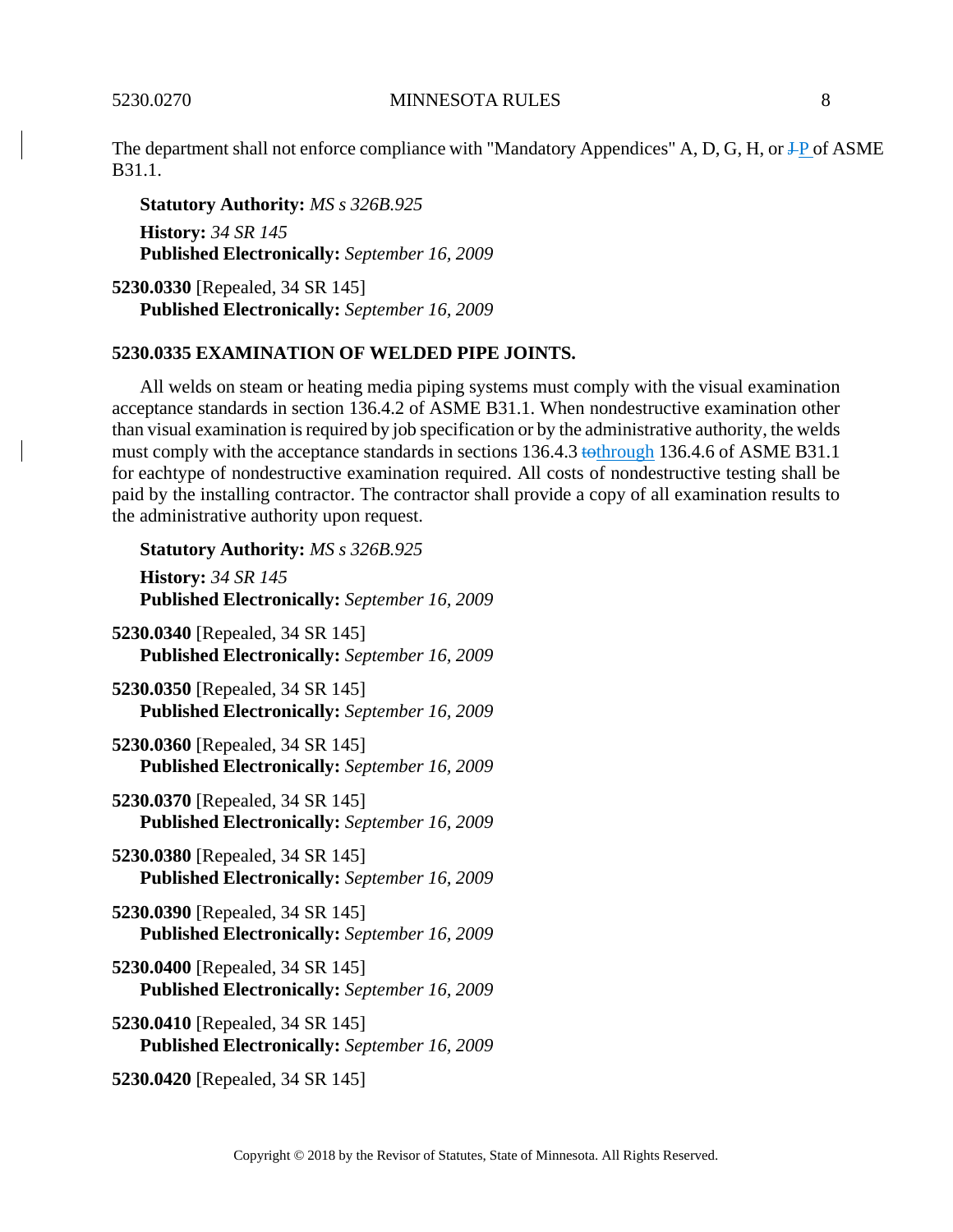### **CODE FORAMMONIA REFRIGERATION SYSTEMS**

### **5230.5000 MINIMUM STANDARDS.**

Parts 5230.5000 to 5230.5915 form the code for ammonia refrigeration systems and appliesto ammonia pipingsystems usedfor closed circuitrefrigeration systems. Parts 5230.5000to 5230.5915 are minimum standards.

**Statutory Authority:** *MS s 326.46; 326B.90; 326B.925* **History:** *17 SR 438; L 2007 c 140 art 10 s 11; art 13 s 4; 34 SR 145* **Published Electronically:** *September 16, 2009*

### **5230.5001 INCORPORATIONS BY REFERENCE.**

Subpart 1. **ANSI/IIAR 2.** For purposes of this chapter, "ANSI/IIAR 2" means the **2014** 2021 revision of the standard for Safe Design of Closed-Circuit Ammonia Refrigeration Systems, as approved by the American National Standards Institute and as published by the International Institute of Ammonia Refrigeration, 1001 North Fairfax Street, Suite 503, Alexandria, Virginia 22314.ANSI/IIAR 2 is incorporated by reference and made part of the code for ammonia refrigeration systems, except as amended in this chapter. Portions ofthis chapterreproduce textfrom ANSI/IIAR

2. ANSI/IIAR 2 is not subject to frequent change and a copy of ANSI/IIAR 2 is available in the office of the commissioner of labor and industry and at the State Law Library, 25 Rev. Dr. Martin

**Commented [WB(1]:** Year updated to reflect current publication.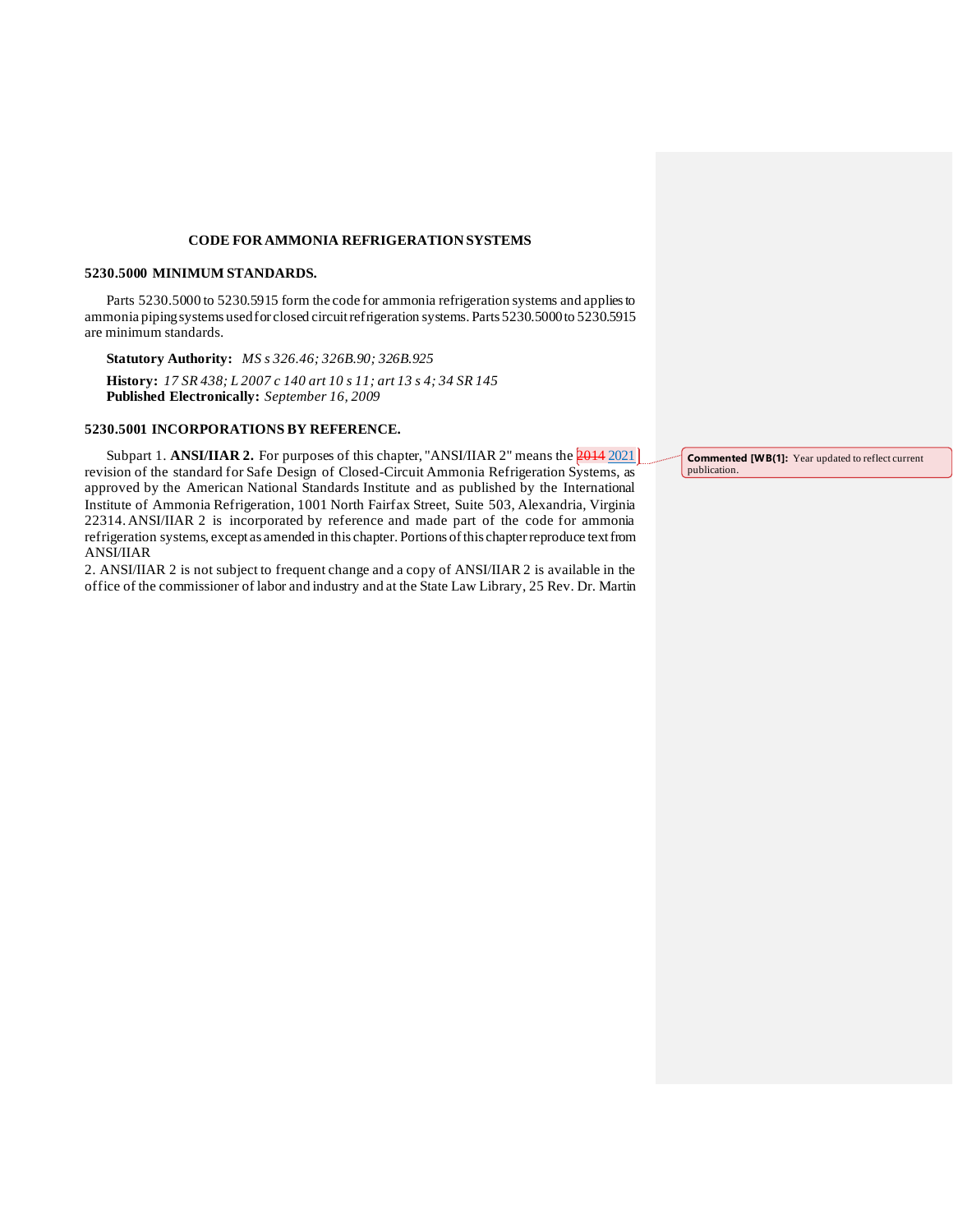Luther King Jr. Blvd., Saint Paul, Minnesota 55155. ANSI/IIAR 2 is copyrighted by the International Institute of Ammonia Refrigeration. All rights reserved.

Subp. 2. **ASME B31.5.** For purposes of this chapter, "ASME B31.5" means the 2016 2019 revisionof the standard for Refrigeration Piping and Heat Transfer Components as approved and published by ASME, Two Park Avenue, New York, New York 10016. ASME B31.5 is incorporated by reference and made part of the code for ammonia refrigeration piping. ASME B31.5 is not subject to frequent change and a copy of ASME B31.5 is available in the office of the commissioner of labor and industry and at the State Law Library, 25 Rev. Dr. Martin Luther King Jr. Blvd., Saint Paul, Minnesota 55155.

**Statutory Authority:** *MS s 326B.925* **History:** *34 SR 145; 39 SR 1343; 42 SR 1423* **Published Electronically:** *May 15, 2018*

#### **5230.5003 CHAPTER 2, DEFINITIONS.**

ANSI/IIAR 2, chapter 2, is amended by adding the following definitions:

**brine:** Any liquid used for the transmission of heat without a change in its state.

**jurisdictionalauthority:**Administrativeauthority,as definedin MinnesotaRules, part5230.0005, subpart 2.

**liquid line:** The parts of the ammonia refrigerating system, at any pressure, intended to be wholly filled with liquid refrigerant.

**Statutory Authority:** *MS s 326B.925* **History:** *34 SR 145; 42 SR 1423* **Published Electronically:** *May 15, 2018*

### **5230.5005 CHAPTER 13, PIPING.**

Subpart 1. **Chapter 13.2.1.1.** ANSI/IIAR 2, chapter 13.2.1.1, is amended to read as follows:

### **13.2.1.1. Application of materials.**

a. Carbon steel liquid lines must utilize A106 seamless pipe or A333 seamless pipe.

b. Piping material used in the discharge line of a pressure relief device, when discharging to atmosphere, Type F buttweld pipe is allowed.

c. Mill test reportsmustbe provided forthe inspector atthe inspector'sdiscretion to verify heat numbers on the pipe and to verify compliance with this part.

Subp. 2. **Chapter 13.2.2.** ANSI/IIAR 2, chapter 13.2.2, is amended by adding a subsection as follows: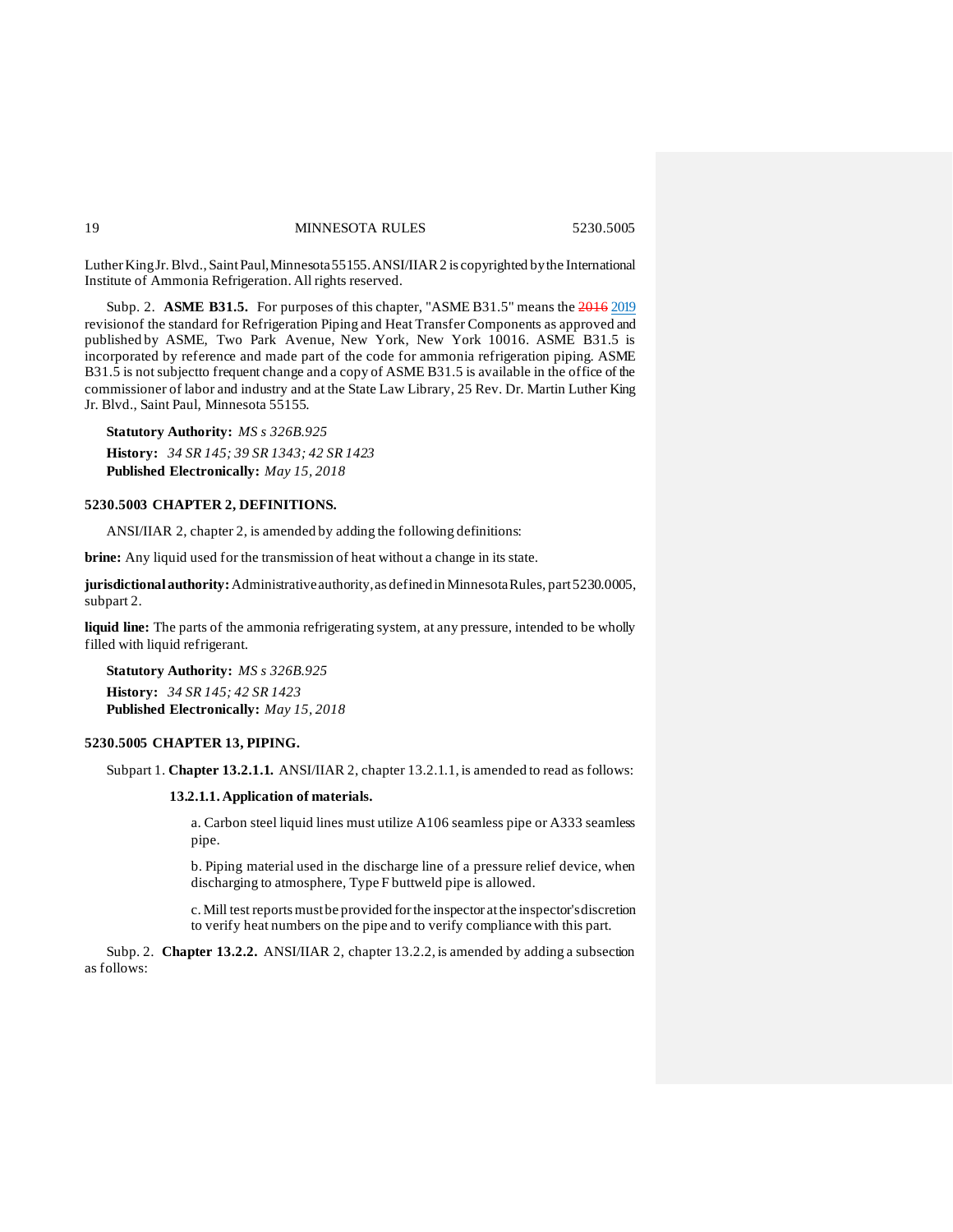### 5230.5005 MINNESOTA RULES 20

**13.2.2.1.**Carbon steel, welded.

a. 1-1/2 inch and smaller - schedule 80.

b. 2 inch through 10 inch - schedule 40.

c. 12 inch and larger - standard weight.

Subp. 3. **Chapter 13.2.2.** ANSI/IIAR 2, chapter 13.2.2, is amended by adding a subsection as follows:

**13.2.2.2.** Stainless steel, welded.

a. 3/4 inch through 6 inch - schedule 40.

b. 8 inch and larger - schedule 10.

Subp. 4. **Chapter 13.3.** ANSI/IIAR 2, chapter 13.3, is amended by adding a subsection as follows:

> **13.3.8.2.9** Operating speed of control valve actuators shall be considered in the system design. Quarter turn valves (ball valves, butterfly valves, etc.) must utilize an actuator that restricts the time from fully open to fully closed, both directions, to at a minimum of 60 seconds.

**Statutory Authority:** *MS s 326B.925* **History:** *34 SR 145; 42 SR 1423* **Published Electronically:** *May 15, 2018*

#### **5230.5006 CHAPTER 14, PACKAGED SYSTEMS AND EQUIPMENT.**

ANSI/IIAR 2, chapter 14.1.2, is amended by adding a subsection as follows:

**14.1.2.1.** Installers of packaged systems and equipment must submit a copy of the manufacturer's design specifications of each model to the department for evaluation of compliance with the standards in parts 5230.5000 to 5230.5915 and approval prior to installation.

**Statutory Authority:** *MS s 326B.925* **History:** *42 SR 1423* **Published Electronically:** *May 15, 2018*

## **5230.5007 CHAPTER 15, OVERPRESSURE PROTECTION DEVICES.**

Subpart 1. **Chapter 15.2.57.** ANSI/IIAR 2, chapter 15.2.57, is amended to read as follows:

15.2.57. Relief valves shall not be located in refrigerated spaces unless precautions are taken to prevent moisture migration into the valve body or relief valve vent line. A drip pocket the size of the discharge pipe and at least 24 inches in length must be installed below a vertical riser in the discharge pipe and must be fitted with a drain plug or valve.

**Commented [WB(2]:** Section number updated due to renumbering in the Standard.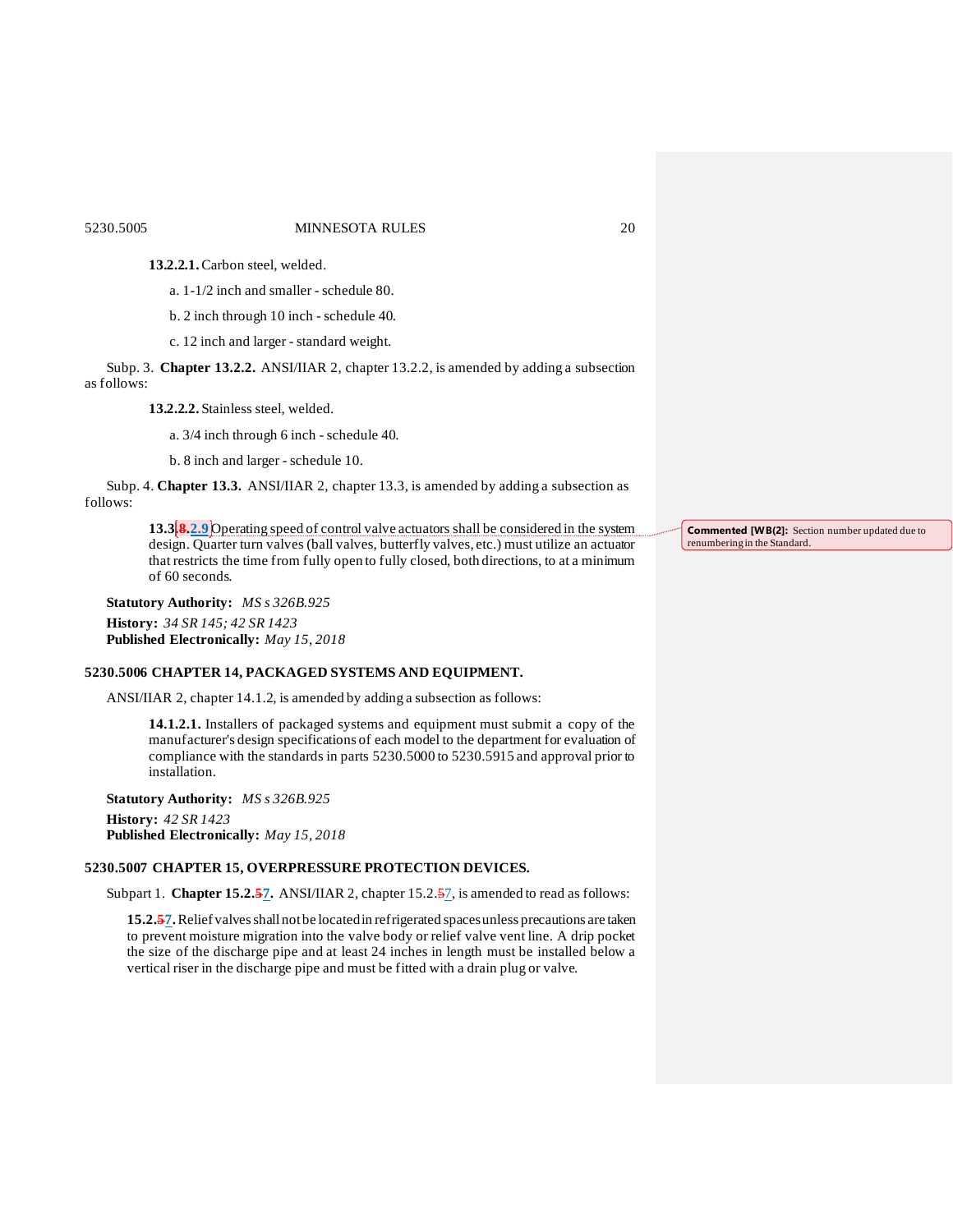Subp. 2. **Chapter 15.2.68.2.** ANSI/IIAR 2, chapter 15.2.68.2, is amended by adding the following paragraph at the end:

Rupture discs may only be used when installed in series with a pressure relief valve.

Subp. 3. **Chapter 15.3.23.** ANSI/IIAR 2, chapter 15.3.23, is amended by adding a subsectionas follows:

**15.3.23.1.**Where the refrigerantinlet and outlet of air-cooledor evaporativecondensers can be isolated, they shall be equipped with overpressure protection.

Subp. 4. **Chapter 15.4.3.** ANSI/IIAR 2, chapter 15.4.3, is amended to read as follows:

**15.4.3.** The discharge piping from pressure relieving devices to atmosphere shall be a minimum schedule 40 steel for all pipe sizes.

**Statutory Authority:** *MS s 326B.925* **History:** *34 SR 145; 39 SR 1343; 42 SR 1423* **Published Electronically:** *May 15, 2018*

#### **5230.5009 CHAPTER 5, GENERAL SYSTEM DESIGN REQUIREMENTS.**

ANSI/IIAR 2, chapter 5.13.1, is amended by adding a subsection to read as follows:

**5.13.1.2. Declaration.** A dated declaration of test shall be provided for all systems. The declaration shall give the name of the refrigerant and the field test pressure applied to the high side and the low side of the system. The declaration of test shall be signed by the installer or, if permitted by the administrative authority, by the owner's representative. If a representative of the administrative authority is present at the test, that representative shall also sign the declaration.

**Statutory Authority:** *MS s 326B.925*

**History:** *34 SR 145; 42 SR 1423* **Published Electronically:** *May 15, 2018*

**5230.5010** [Repealed, 34 SR 145] **Published Electronically:** *September 16, 2009*

- **5230.5015** [Repealed, 34 SR 145] **Published Electronically:** *September 16, 2009*
- **5230.5020** [Repealed, 34 SR 145] **Published Electronically:** *September 16, 2009*
- **5230.5025** [Repealed, 34 SR 145] **Published Electronically:** *September 16, 2009*
- **5230.5250** [Repealed, 34 SR 145] **Published Electronically:** *September 16, 2009*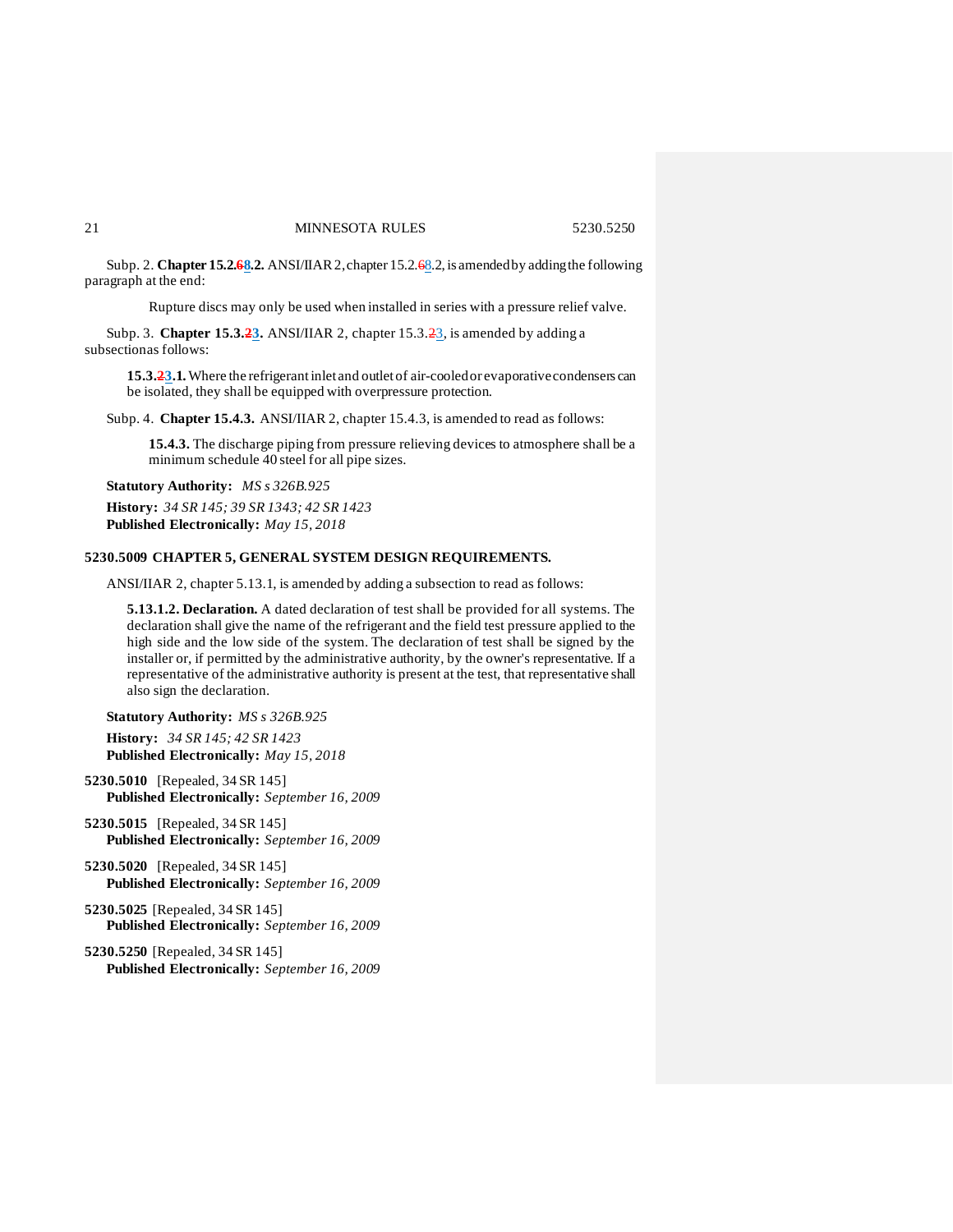- **5230.5300** [Repealed, 34 SR 145] **Published Electronically:** *September 16, 2009*
- **5230.5350** [Repealed, 34 SR 145] **Published Electronically:** *September 16, 2009*
- **5230.5400** [Repealed, 34 SR 145] **Published Electronically:** *September 16, 2009*
- **5230.5605** [Repealed, 34 SR 145] **Published Electronically:** *September 16, 2009*
- **5230.5610** [Repealed, 34 SR 145] **Published Electronically:** *September 16, 2009*
- **5230.5615** [Repealed, 34 SR 145] **Published Electronically:** *September 16, 2009*
- **5230.5620** [Repealed, 34 SR 145] **Published Electronically:** *September 16, 2009*
- **5230.5625** [Repealed, 34 SR 145] **Published Electronically:** *September 16, 2009*
- **5230.5630** [Repealed, 34 SR 145] **Published Electronically:** *September 16, 2009*
- **5230.5635** [Repealed, 34 SR 145] **Published Electronically:** *September 16, 2009*
- **5230.5640** [Repealed, 34 SR 145] **Published Electronically:** *September 16, 2009*
- **5230.5645** [Repealed, 34 SR 145] **Published Electronically:** *September 16, 2009*
- **5230.5650** [Repealed, 34 SR 145] **Published Electronically:** *September 16, 2009*
- **5230.5655** [Repealed, 34 SR 145] **Published Electronically:** *September 16, 2009*
- **5230.5660** [Repealed, 34 SR 145] **Published Electronically:** *September 16, 2009*
- **5230.5665** [Repealed, 34 SR 145] **Published Electronically:** *September 16, 2009*
- **5230.5675** [Repealed, 34 SR 145] **Published Electronically:** *September 16, 2009*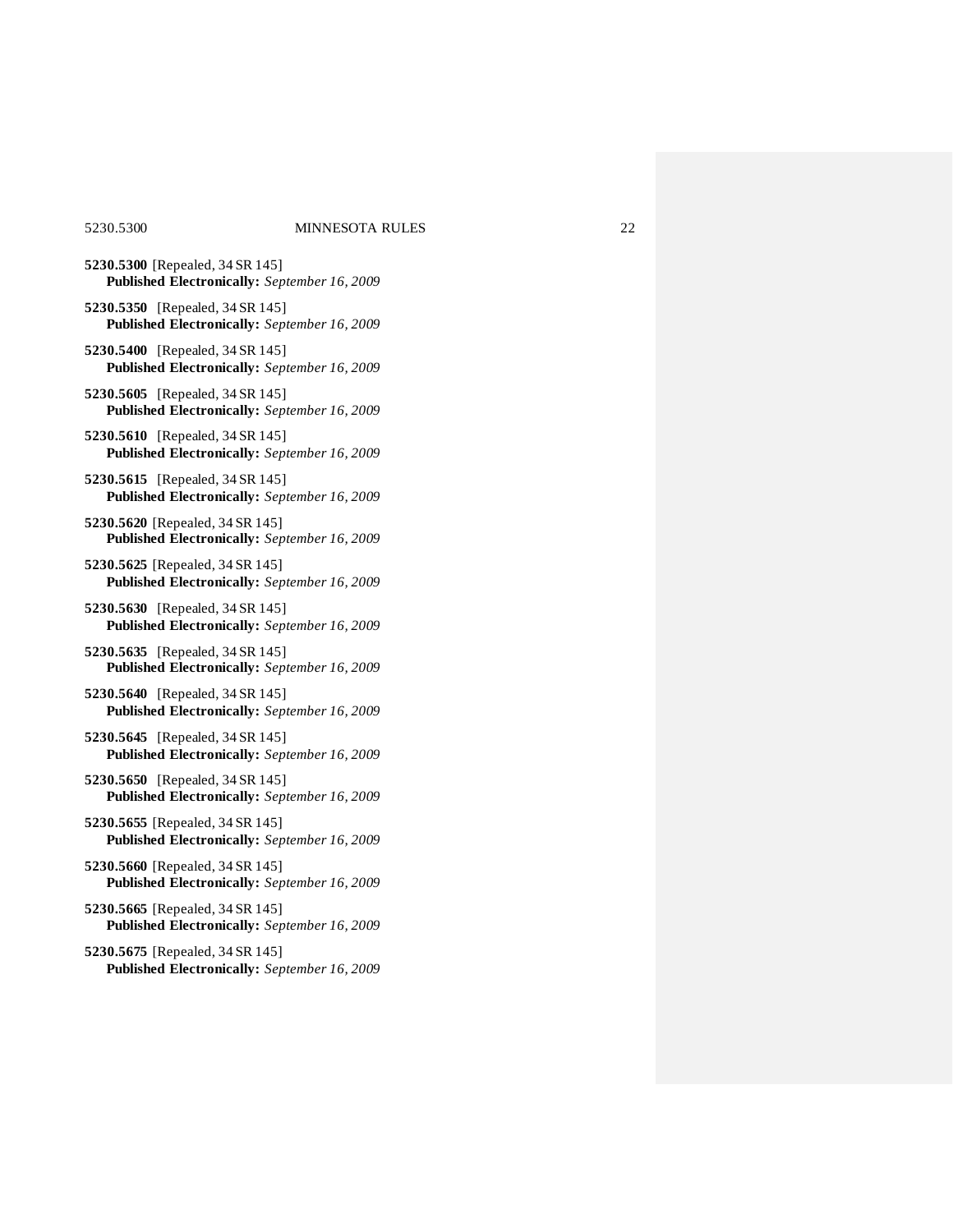- **5230.5680** [Repealed, 34 SR 145] **Published Electronically:** *September 16, 2009*
- **5230.5690** [Repealed, 34 SR 145] **Published Electronically:** *September 16, 2009*
- **5230.5700** [Repealed, 34 SR 145] **Published Electronically:** *September 16, 2009*
- **5230.5705** [Repealed, 34 SR 145] **Published Electronically:** *September 16, 2009*
- **5230.5710** [Repealed, 34 SR 145] **Published Electronically:** *September 16, 2009*
- **5230.5820** [Repealed, 34 SR 145] **Published Electronically:** *September 16, 2009*
- **5230.5825** [Repealed, 34 SR 145] **Published Electronically:** *September 16, 2009*

#### **5230.5915 PIPING JOINTS.**

Subpart 1. **Design standards.** Piping joints must be designed for ammonia service. Joints must be designed for the pressure temperature and mechanical strength requirements of ammoniaservice and items A and B as follows:

A. Threaded pipe must be American Society for Testing and Materials schedule 80 seamless.

B. Unionsmust be forgedsteel groundjointunions,and mustbe used only forthree quarters inch and smaller pipe.

Subp. 2. **Branch, run-outs, laterals, and saddles.** When joining carbon steel to carbon steel material, if the main piping is two inches and smaller, or the branch or run-out is two inches and smaller, branch or lateral connections must be forged steel TEE fitting, forged steel reinforced branch fitting, or engineering equivalent of class 3,000 rating. Engineering equivalency must be based on proper documentationsigned by a licensed professional engineer. When joiningmaterials other than carbon steel to carbon steel, ASME standard B31.5 must be followed.

Where the main piping exceeds two inches, branch or lateral connections must be made by forged steel TEE fitting, be forged steel reinforced branch fitting, or in cases where the branch exceeds two inches(further providing that a branch lateral or saddle is two pipe sizes smaller than the main piping it is connected to) the connection may be made by the use of a saddle or lateral connection that complies with the requirements of this part.

Branches or run-outs the same size as the main must be connected using forged steel TEE fittings.

Welding of saddles and laterals must comply with the provisions of ASME standard B31.5.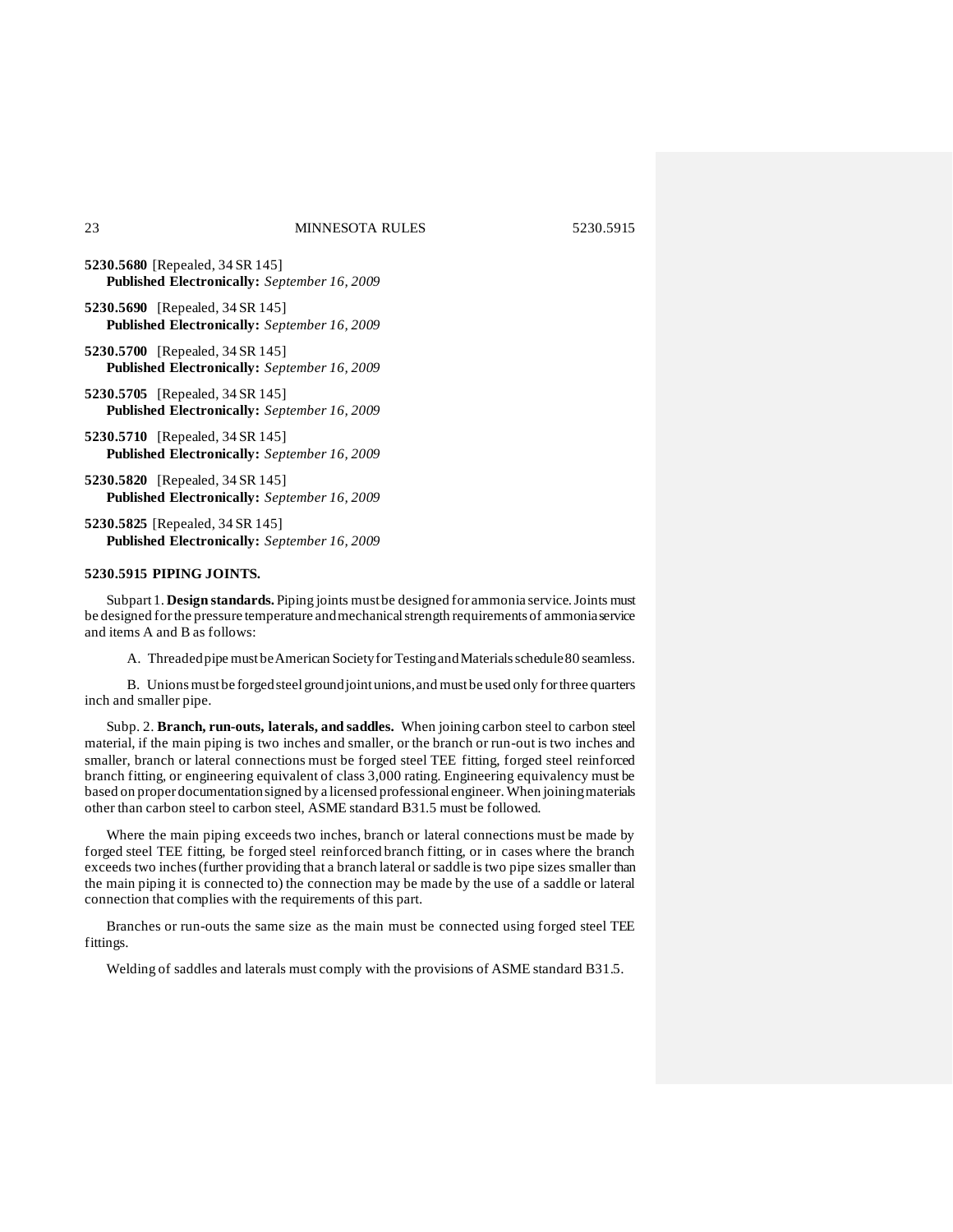5230.5915 MINNESOTA RULES 24

Subp. 3. [Repealed, 34 SR 145]

Subp. 4. [Repealed, 34 SR 145]

Subp. 5. **Components.** The assembly of the various components, whether done in a shop or as a field erection, must be done so that the completely erected piping and equipment conform with the requirements of this chapter.

Subp. 6. **Examination of welded pipe joints.** All welds on ammonia piping systems must comply with the visual examination acceptance standards in section 536.4.1 of ASMEB31.5. When nondestructiveexaminationotherthan visual examinationisrequired by job specificationor by the administrative authority, the welds must comply with the acceptance standards in sections 536.6.2 to 536.6.4 of ASME B31.5 for each type of nondestructive examination required. All costs of nondestructivetestingshall be paid by the installing contractor. The contractorshall providea copy of all examination results to the administrative authority upon request.

**Statutory Authority:** *MS s 326.46; 326B.90; 326B.925*

History: 17 SR 438; L 2007 c 140 art 10 s 11; art 13 s 4; 34 SR 145; 42 SR 1423 **Published Electronically:** *May 15, 2018*